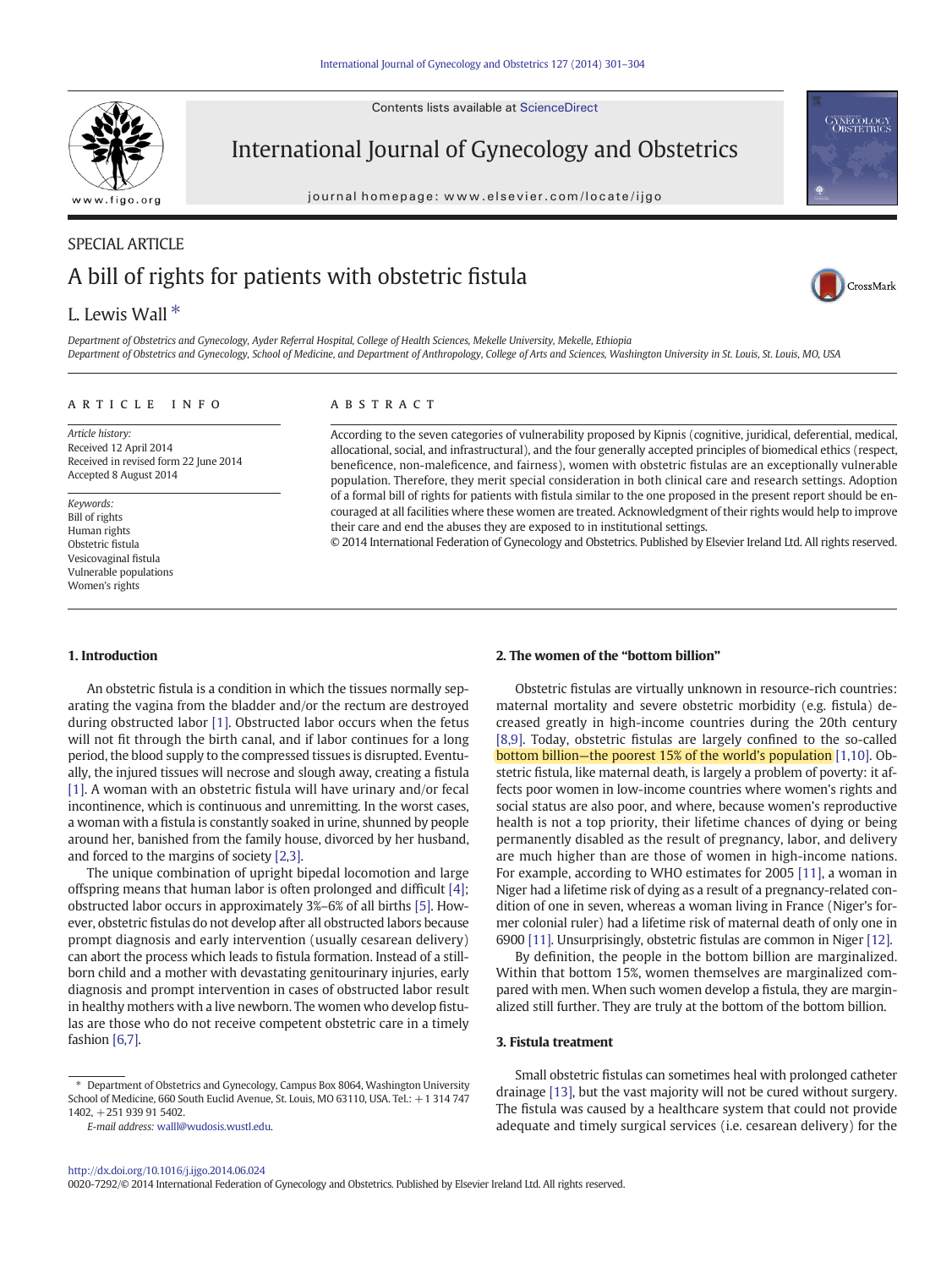patient in obstructed labor, and once the injury develops, the woman is again trapped by a healthcare system that cannot help her in a timely fashion. Surgical services in countries where fistulas are prevalent are generally overwhelmed by emergencies and, unlike obstructed labor or uterine rupture, a fistula is not a surgical emergency. In the bottom billion, women with fistulas are generally near-destitute and cannot afford to pay for surgery privately. They are at the mercy of socioeconomic forces beyond their control.

#### 4. Fistula campaigns and vulnerable patients

Recently, obstetric fistula has risen higher in the public consciousness [\[1\]](#page-2-0). Campaigns to recruit patients for mass treatment are common [\[14\]](#page-2-0). Foreign aid donors—both governmental and non-governmental have funded programs for fistula repair and prevention, and new private and public fistula centers have been created. It is imperative to ensure that the best interests of patients—and not another agenda are driving these activities.

Patients with fistula are a vulnerable group deserving special attention, because they are mostly at the bottom of the bottom billion. The Council for Organizations of Medical Sciences defines vulnerable patients as individuals "who are relatively (or absolutely) incapable of protecting their own interests" [\[15\]](#page-3-0). Kottow [\[16\]](#page-3-0) suggested that vulnerable patient groups exist in a "determined state of destitution" that "can only be reduced or neutralized by measures that are (a) specifically designed against the destitution in question, and (b) actively applied." Patients with fistula need special programs to repair their injuries (set within a broader range of reforms to combat the structural violence that leads to obstetric fistula in the first place).

#### 5. A taxonomy of patient vulnerability

Kenneth Kipnis proposed seven specific categories of patient vulnerability [\[17\]](#page-3-0): cognitive, juridical, deferential, medical, allocational, social, and infrastructural. Although his taxonomy of vulnerability was originally developed within the context of medical research, it is valuable for evaluating patients who cannot look after their own medical interests [\[18\].](#page-3-0) Each of the vulnerabilities is common among women in the bottom billion who have an obstetric fistula.

#### 5.1. Cognitive vulnerability

Cognitive vulnerability refers to whether the patient is able to deliberate about whether or not to receive the proposed care [\[17\]](#page-3-0). Patients with fistula usually come from rural villages. Many are illiterate. Often they do not understand the nature or causes of their injuries, and may attribute them to supernatural punishment for moral failure. Affected women are at the mercy of individuals who propose to treat them. Typically, they are also desperate for relief and might not understand the surgery or its implications for their lives, particularly if something like urinary diversion is proposed. Misunderstandings are particularly likely to occur in mass surgical camps, where time is short and pressure is high.

# 5.2. Juridical vulnerability

Patients are thought to have juridical vulnerability when they are subject to the authority of others who might have an independent interest in their care [\[17\].](#page-3-0) Throughout Africa, women are usually subordinate to men—their fathers, husbands, uncles, or brothers. Decisions regarding medical care might not be theirs to make. When problems arise in labor, the permission of a male authority can be required before help can be sought. If that person is absent, uninterested, or unwilling to give permission, the woman in labor must wait for treatment, often with disastrous consequences. She is at the mercy of indigenous structures of authority which compromise (or negate) her personal autonomy.

### 5.3. Deferential vulnerability

Deferential behavior could mask an underlying unwillingness to participate [\[17\].](#page-3-0) Cultural patterns of female deference to male authority figures could prevent accurate communication of the patient's needs and desires, particularly when the authority figure is a male from another culture. Language barriers can complicate things even further, derailing the process of informed consent and leading to unrealistic expectations or complete misunderstandings.

#### 5.4. Medical vulnerability

Medical vulnerability exists when patients have been selected for treatment partly because they have a condition which is interesting to others [\[17\]](#page-3-0). Obstetric fistulas are exotic pathologies to individuals from high-income countries, and so affected women can be regarded as "trophies" to be captured by visiting surgical teams. In some African countries where surgeons are paid on a case-by-case basis to perform fistula repairs, a woman with a fistula can become a prize through which the surgeon benefits by operating, irrespective of his skills. The best interests of the vulnerable patient might not always come first in these circumstances.

#### 5.5. Allocational vulnerability

Patients seriously lacking in important social goods that will be provided as a consequence of participation or treatment are affected by allocational vulnerability [\[17\].](#page-3-0) Women with fistula have little income and often are from deprived rural areas. Frequently, they do not receive support from their husbands and families. A sense of community usually forms among patients while they are awaiting treatment and these communities are often accorded special treatment by well-meaning visitors who provide clothing, food, gifts, or presents. It is not wrong to provide such things to patients, but doing so raises the possibility that these incentives could, in some circumstances, be disproportionately influential to destitute women who could be uncertain as to whether or not to accept the treatment offered to them. Nevertheless, if adequate food, clothing, and shelter are not provided to vulnerable patients, they could be exploited or abused by others, such as by being forced to provide sexual favors in return for basic life necessities.

#### 5.6. Social vulnerability

Patients who belong to a socially undervalued group are affected by social vulnerability [\[17\]](#page-3-0). Women with obstetric fistula are undervalued and are often stigmatized. Their unpleasant affliction can cause the local community to shun them. Even when their condition is not immediately obvious, they are ashamed, embarrassed, or even fearful, and they all have been psychologically injured. They are therefore vulnerable to exploitation by individuals who offer to help, because they might have nowhere else to turn.

#### 5.7. Infrastructural vulnerability

The integrity and resources needed to manage care might not be present in the political, organizational, economic, and social context of the clinical settings [\[17\].](#page-3-0) The occurrence of obstetric fistulas in a community is itself evidence of inadequate local infrastructure. Fistulas are a dramatic expression of "structural violence" [\[19\]](#page-3-0), which was defined by psychiatrist James Gilligan as "the increased rates of death and disability suffered by those who occupy the bottom rungs of society, as contrasted with the relatively lower death rates experienced by those who are above them. Those excess deaths (or at least a demonstrably large proportion of them) are a function of class structure; and that structure itself is a product of society's collective human choices, concerning how to distribute the collective wealth of society" [\[20\].](#page-3-0)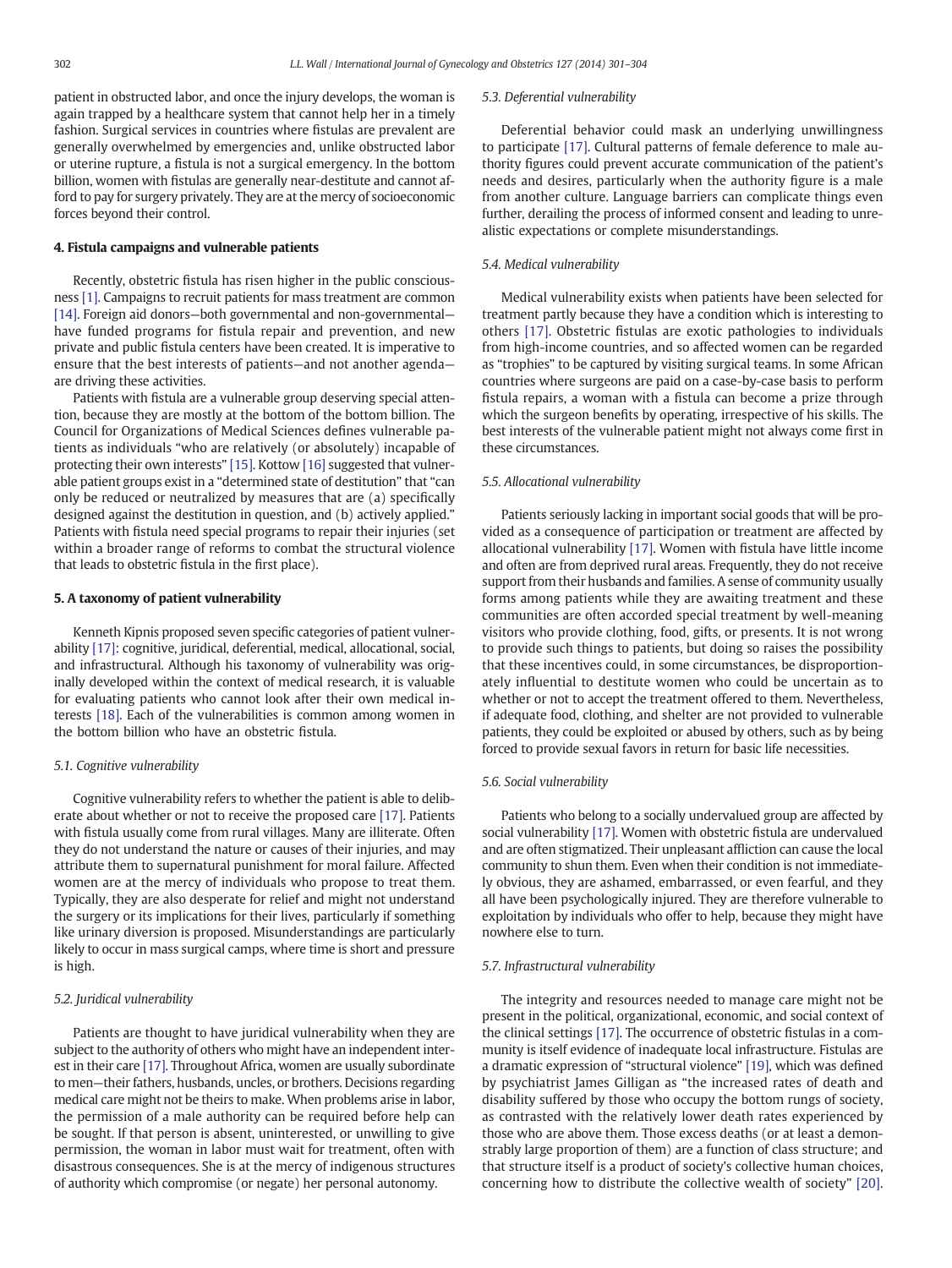<span id="page-2-0"></span>Obstetric fistulas exist because the healthcare system is inadequate to meet the needs of pregnant women, especially those at the bottom of the socioeconomic pyramid.

# 6. Four principles of medical ethics

Since the middle of the 20th century, medical ethicists have emphasized the primary importance of four major principles governing care and clinical research activities. First, patients should be respected as people, worthy in their own right, who are ends in themselves rather than means to another end (respect for individuals). Second, physicians are obliged to do good and to put the best interests of their patients ahead of all other considerations (beneficence). Third, physicians have the obligation to avoid harming patients, particularly those who are most vulnerable (non-maleficence). Finally, patients with similar problems should be treated in a similar fashion (fairness). These principles originated in the Nazi war crimes trials at the end of World War 2 as the Nuremburg Code [\[21\]](#page-3-0), were emphasized in the Belmont Report [\[22\]](#page-3-0), and have since been incorporated into documents such as The Declaration of Helsinki [\[23\]](#page-3-0) and the Charter on Medical Professionalism [\[24\]](#page-3-0), which have been endorsed by multiple medical associations and specialist societies worldwide. These principles are now part of an "overlapping consensus" [\[25\]](#page-3-0) regarding proper treatment of patients around the world.

#### 7. A bill of rights for patients with obstetric fistula

Against the background of patient vulnerability and with these fundamental principles of medical ethics in mind, a bill of rights for patients with obstetric fistula is proposed (Box 1). The purpose of this bill of

# Box 1

A bill of rights for patients with obstetric fistula.

- Every woman with an obstetric fistula has the right to be treated with compassion, dignity, and respect, irrespective of her socioeconomic status.
- Every woman with an obstetric fistula has a right to privacy. She has the right to refuse to be interviewed, photographed, or displayed in any fashion without her express consent. Receiving care at any institution where patients with fistula are treated should not be contingent on interviews, photographs, or displays that are not relevant to a woman's immediate clinical care.
- Every woman with an obstetric fistula has the right to have the nature of her condition—its causes, prognosis, and possible treatments—explained to her fully and completely in a language she can understand. She has the right to ask questions about these subjects and to participate actively in deliberations about her care.
- Every woman with an obstetric fistula has the right to food, clothing, and shelter sufficient to sustain her basic needs while receiving care for her condition.
- Every woman with an obstetric fistula has the right to selfdetermination. She has the right to be free from coercion, proselytizing, or exposure to any form of undue influence when making decisions about how, when, where, or if she is to undergo treatment.
- Every woman with an obstetric fistula has the right to refuse treatment, to refuse to participate in research studies, and to leave obstetric fistula treatment centers whenever she chooses to do so, without penalty or retribution.
- Every woman with an obstetric fistula has the right to receive competent care from qualified doctors, nurses, social workers, and therapists during the course of her treatment.

rights is to help to ensure that women with obstetric fistulas are treated fairly. A forthright declaration that patients have these rights is important in view of their multiple vulnerabilities.

The obligations of surgeons and other caregivers during treatment of patients with fistula are well known and have been previously described [\[26\]](#page-3-0). There is a particular obligation to ensure that the care provided to women with obstetric fistulas is competent when such care is sponsored by international charities, relief organizations, and governmental foreign aid programs, all of which have their own fiduciary responsibilities to make sure that their programs operate at the highest ethical level. Third-party sponsors of fistula care activities should carry out regular, formal ethical audits of their programs to ensure that the rights of patients are honored and respected. Sponsoring organizations should make a fistula ombudsman available at all fistula care facilities to ensure that the rights of patients are respected and to provide recourse when they are not.

# 8. Conclusion

The adoption of a formal bill of rights for patients with fistula similar to the one proposed in the present report should be encouraged at all facilities where these women are treated. Formal acknowledgment of their rights would go a long way toward improving their care and ending the abuses that sometimes occur when vulnerable women find themselves in institutional settings. The international community of obstetricians and gynecologists should promote initiatives of this kind in the furtherance of gender equity, the protection of vulnerable populations, and the protection of women's reproductive rights.

# Conflict of interest

The author is the founder of, and a consultant to, The Worldwide Fistula Fund, a not-for-profit public charity supporting fistula care and related research. He also serves as President of Hamlin Fistula USA, a not-for-profit public charity supporting the work of Hamlin Fistula Ethiopia.

#### References

- [1] Wall LL. Obstetric vesicovaginal fi[stula as an international public health problem.](http://refhub.elsevier.com/S0020-7292(14)00421-4/rf0005) [Lancet 2006;368\(9542\):1201](http://refhub.elsevier.com/S0020-7292(14)00421-4/rf0005)–9.
- [2] [Mselle LT, Moland KM, Evjen-Olsen B, Mvungi A, Kohi TW.](http://refhub.elsevier.com/S0020-7292(14)00421-4/rf0010) "I am nothing": experi[ences of loss among women suffering from severe birth injuries in Tanzania. BMC](http://refhub.elsevier.com/S0020-7292(14)00421-4/rf0010) [Womens Health 2011;11:49.](http://refhub.elsevier.com/S0020-7292(14)00421-4/rf0010)
- [3] Wall LL. Fitsari '[dan Duniya. An African \(Hausa\) praise song about vesicovaginal](http://refhub.elsevier.com/S0020-7292(14)00421-4/rf0015) fi[stulas. Obstet Gynecol 2002;100\(6\):1328](http://refhub.elsevier.com/S0020-7292(14)00421-4/rf0015)–32.
- [4] [Wittman AB, Wall LL. The evolutionary origins of obstructed labor: bipedalism,](http://refhub.elsevier.com/S0020-7292(14)00421-4/rf0020) [encephalization, and the human obstetric dilemma. Obstet Gynecol Surv 2007;](http://refhub.elsevier.com/S0020-7292(14)00421-4/rf0020) [62\(11\):739](http://refhub.elsevier.com/S0020-7292(14)00421-4/rf0020)–48.
- [5] Dolea C, AbouZahr C. Global burden of obstructed labour in the year 2000. [http://www.](http://www.who.int/healthinfo/statistics/bod_obstructedlabour.pdf) [who.int/healthinfo/statistics/bod\\_obstructedlabour.pdf](http://www.who.int/healthinfo/statistics/bod_obstructedlabour.pdf). Published July 2003. Accessed August 8, 2014.
- [6] Wall LL. Preventing obstetric fi[stulas in low-resource countries: insights from a](http://refhub.elsevier.com/S0020-7292(14)00421-4/rf0025) [Haddon matrix. Obstet Gynecol Surv 2012;67\(2\):111](http://refhub.elsevier.com/S0020-7292(14)00421-4/rf0025)–21.
- [7] [Wall LL. A framework for analyzing the determinants of obstetric](http://refhub.elsevier.com/S0020-7292(14)00421-4/rf0030) fistula formation. [Stud Fam Plann 2012;43\(4\):255](http://refhub.elsevier.com/S0020-7292(14)00421-4/rf0030)–72.
- [8] [De Brouwere V, Tonglet R, Van Lerberghe W. Strategies for reducing maternal](http://refhub.elsevier.com/S0020-7292(14)00421-4/rf0035) [mortality in developing countries: what can we learn from the history of the indus](http://refhub.elsevier.com/S0020-7292(14)00421-4/rf0035)[trialized West? Trop Med Int Health 1998;3\(10\):771](http://refhub.elsevier.com/S0020-7292(14)00421-4/rf0035)–82.
- [9] [Loudon I. Maternal mortality in the past and its relevance for developing countries](http://refhub.elsevier.com/S0020-7292(14)00421-4/rf0040) [today. Am J Clin Nutr 2000;72\(1 Suppl.\):241S](http://refhub.elsevier.com/S0020-7292(14)00421-4/rf0040)–6S.
- [10] [Collier P. The Bottom Billion: Why the Poorest Countries are Failing and What Can Be](http://refhub.elsevier.com/S0020-7292(14)00421-4/rf0045) [Done About It. New York, NY: Oxford University Press USA; 2007.](http://refhub.elsevier.com/S0020-7292(14)00421-4/rf0045)
- [11] World Health Organization, United Nations Children's Fund, United Nations Population Fund, The World Bank. Maternal mortality in 2005: estimates developed by WHO, UNICEF, UNFPA, and The World Bank. [http://www.who.int/whosis/mme\\_](http://www.who.int/whosis/mme_2005.pdf) [2005.pdf.](http://www.who.int/whosis/mme_2005.pdf) Published 2007. Accessed August 8, 2014.
- [12] Nafi[ou I, Idrissa A, Ghaïchatou AK, Roenneburg ML, Wheeless CR, Genadry RR.](http://refhub.elsevier.com/S0020-7292(14)00421-4/rf0050) Obstetric vesico-vaginal fi[stulas at the National Hospital of Niamey, Niger. Int J](http://refhub.elsevier.com/S0020-7292(14)00421-4/rf0050) [Gynecol Obstet 2007;99\(Suppl. 1\):S71](http://refhub.elsevier.com/S0020-7292(14)00421-4/rf0050)–4.
- [13] [Bazi T. Spontaneous closure of vesicovaginal](http://refhub.elsevier.com/S0020-7292(14)00421-4/rf0055) fistulas after bladder drainage alone: [review of the evidence. Int Urogynecol J Pelvic Floor Dysfunct 2007;18\(3\):329](http://refhub.elsevier.com/S0020-7292(14)00421-4/rf0055)–33.
- [14] [Cam C, Karateke A, Ozdemir A, Gunes C, Celik C, Guney B, et al. Fistula campaigns](http://refhub.elsevier.com/S0020-7292(14)00421-4/rf0060) are they of any benefi[t? Taiwan J Obstet Gynecol 2010;49\(3\):291](http://refhub.elsevier.com/S0020-7292(14)00421-4/rf0060)–6.